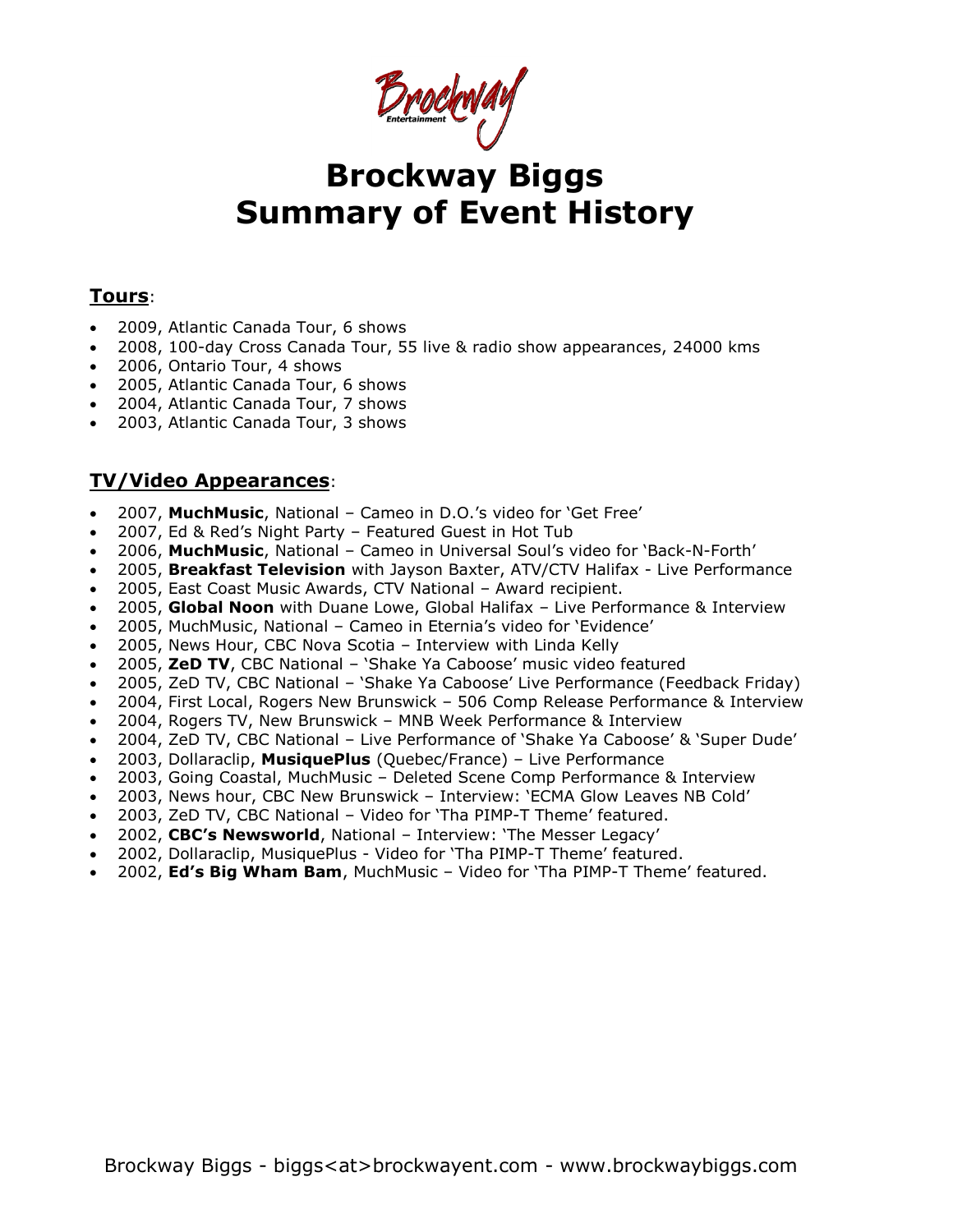Brochway

# **Festivals/Showcases**:

- 2010, North by North East (NXNE), Rear View Mirror, Toronto, ON
- 2010, ECMA Hip-Hop Showcase, The Pit Lounge, Sydney, NS
- 2009, **ECMA** Music New Brunswick Showcase, Whelan's Gate, Corner Brook, NL
- 2008, Canada Day Block Party, Officer's Square, Fredericton, NB
- 2008, **ECMA** Discovery Stage, Sweetwaters, Fredericton, NB
- 2008, Hintonburg Street Party, Ottawa, ON
- 2008, Spring Music Festival Urban Showcase, Hamilton, ON
- 2008, University of NB Computer Science Alumni 40-year Reunion, Fredericton, NB
- 2007, Kelp Records 13th Anniversary Festival, The Navy Club, Ottawa, ON
- 2007, **ECMA** 72-Hour Jam, The Palace, Halifax, NS
- 2006, **Indie Week Festival**, Toronto, ON
- 2006, **Under Pressure Festival**, Montreal, QC
- 2006, **Music NB Week Showcase**, Edmundston, NB
- 2006, **Canadian Music Week**, Break Thru Series: Hip-Hop, Holy Joe's, Toronto, ON
- 2005, 30 Hour Famine Fundraiser, The Cellar, Fredericton, NB
- 2005, Canada Day Block Party, Officer's Square, Fredericton, NB
- 2005, **ECMA** 72-Hour Jam, Dooleys, Sydney, NS
- 2005, ECMA Hip-Hop No-Case, Sandbar, Dominion, NS
- 2005, Fredericton Cares: A benefit concert by Fredericton's 2005 ECMA nominees for Southeast Asia disaster relief, **The Playhouse**, Fredericton, NB
- 2005, Fredericton Urban ECMA nominee Fundraiser Show, The Capital, Fredericton, NB
- 2004, 12 Homeless Hours Fundraiser, Officer's Square, Fredericton, NB
- 2004, Canada Day Festival, Officer's Square, Fredericton, NB
- 2004, **Evolve Music Festiva**l, Antigonish, NS
- 2004, Music NB Week Showcase, Global Festival Hall, Moncton, NB
- 2004, The Breaks: A Hip Hop Showcase, Elks Club, Fredericton, NB
- 2003, Canada Day Festival, Officer's Square, Fredericton, NB
- 2003, **Canada Winter Games**, Bathurst, NB
- 2003, East Coast Music Awards Post Award Party Show, Halifax, NS
- 2003, Halifax Experimental Music Festival, Kathedral, Halifax, NS
- 2002, Electrobash Episode III, Gallery Connexion, Fredericton, NB
- 2002, The Breaks: A Hip Hop Showcase, UNB SUB Ballroom, Fredericton, NB
- 2002, UNB Party on the Peak Frosh Concert, McLeod Hall, Fredericton, NB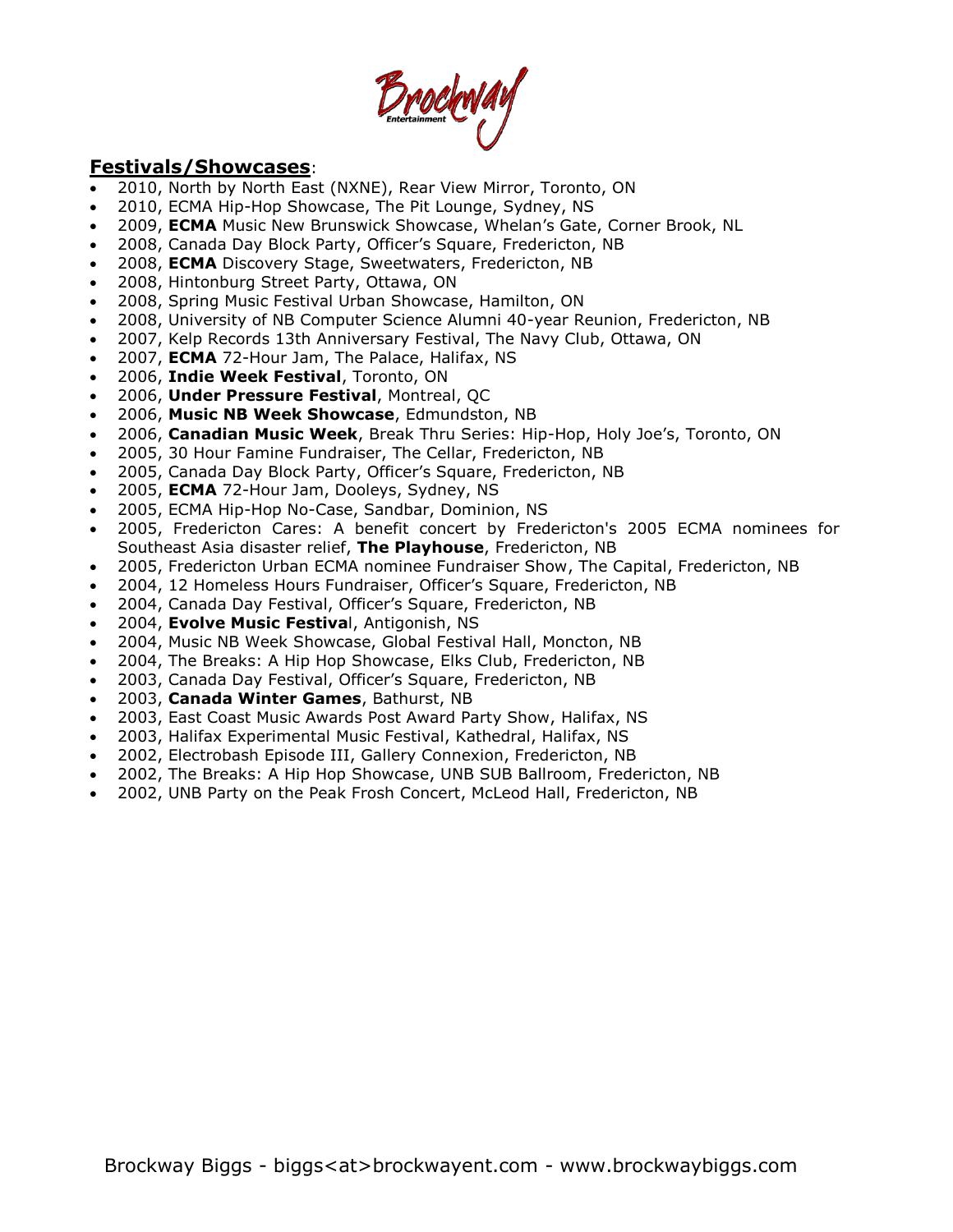

# **Venues**:

- **Aylmer, QC**: o Buchholz Bar, 2007 - 2 times
	-
- **Charlottetown, PEI**:
	- o Myrons, 151 Kent St, 2004
- **Corner Brook, NL**:
	- o Whelan's Gate, 14 Herald Ave, 2009

## **Fredericton, NB**:

- o Boom Nightclub, 474 Queen St, 2009
- o Bugaboo Creek, 422 Queen St, 2004 2 times
- o Crowne Plaza, 659 Queen Street, 2008
- o Elks Club, Brunswick St, 2002-04 9 times
- o Gallery Connexion, Queen St, 2002
- o Nicky Zees, 375 King St, 2004, 2010 3 times
- o Officer's Square, Regent & Queen, 2003-05 4 times
- o Phoenix Nightclub, 362 Queen St, 2009
- o Sweetwaters Night Club, 339 King St, 2008
- $\circ$  The Capital Bar, 362 Queen St, 2004-08 9 times
- o The Cellar, UNB Campus, 2003-05 3 times
- o The Playhouse, Queen St, 2005
- o UNB Computer Science Banquet, Head Hall, 2001-04 3 times
- o UNB McLeod Hall, 2002
- o UNB Shad Valley, Tibbits Hall, 2004
- $\circ$  UNB SUB Ballroom, 2001-02 2 times
- o UNB SUB Atrium, 2007
- o Vixens Bar & Lounge, 207 King Street, 2008

## **Glace Bay, NS**:

- o North Street Club, 315 Lower North St, 2008
- o Sandbar (in Dominion), 2005

## **Halifax, NS**:

- o Coconut Grove (aka The Cogo), 1567 Grafton St, 2009
- o Kathedral, North St, 2003
- o Khyber Club, 1588 Barrington St, 2003-04 2 times
- o The Palace, 1721 Brunswick St, 2007

#### **Hamilton, ON**:

- o The Westside Concert Theatre, 434 King St. West, 2008
- **Liverpool, NS**:
	- o The Mersey House, 149 Main Street, 2008
- **London, ON**:
	- o The Wick (Brunswick Hotel), 331 Talbot St, 2008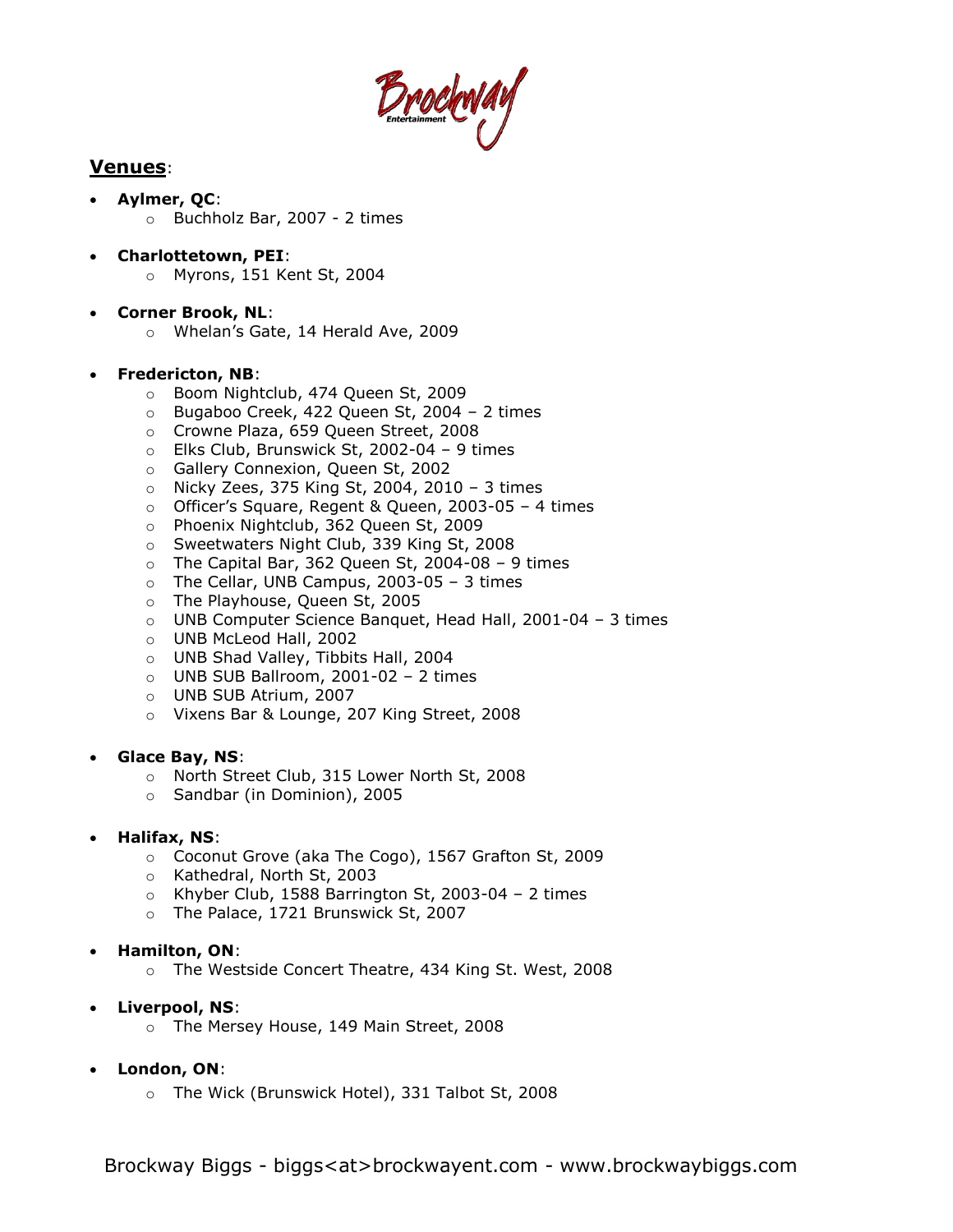DrockWay

# **Venues (continued)**:

- **Minto, NB**:
	- o High School, 24-hour relay, 2002

## **Moncton, NB**:

- o Capitol Theatre, 811 Main St, 2009
- o Global Festival Hall, Westmorland St, 2004
- $\circ$  Manhattan, 125 Westmorland St, 2004-05 3 times
- o Oxygen Night Club, 125 Westmorland St, 2003
- o Paramount Lounge, 800 Main St, 2008-09 2 times

## **Montreal, QC**:

- o Crobar, 1221 Crescent St, 2008
- o Foufounes Electriques, 87 Ste-Catherine E, 2006
- o MusiquePlus, 2003

## **Ottawa, ON**:

- o Affinity Productions Christmas Party, 2005
- $\circ$  Babylon Club, 317 Bank St, 2006-08 3 times
- o Bytown Tavern, 292 Elgin St, 2008
- o Glue Pot Pub, 340 Queen St, 2007
- o Greenfield's Pub, 900 Greenbank Rd, 2007 2 times
- o Heaven Nightclub, 400A Dalhousie St, 2007
- o Navy Club, 150 Middle St, Victoria Island, 2007
- $\circ$  O'Connors, 650 Earl Grey Dr, 2005-06 5 times
- o Oliver's, Carleton University, 2007

#### **Prince George, BC**:

o Pizzaricos, 1194 3rd Ave, 2008

#### **Sackville, NB**:

- o Tantramarsh Pub, 152a Main Street, 2004
- **Saint John, NB**:
	- o Oasis, 2004
	- o Studio 112, 112 Price William St, 2004

## **St. John's, NL**:

- o CBTG's, 338 Water St, 2008
- o The Dock Pub, 17 George St, 2008
- **Sussex, NB**:
	- o Jubilee Hall, 2004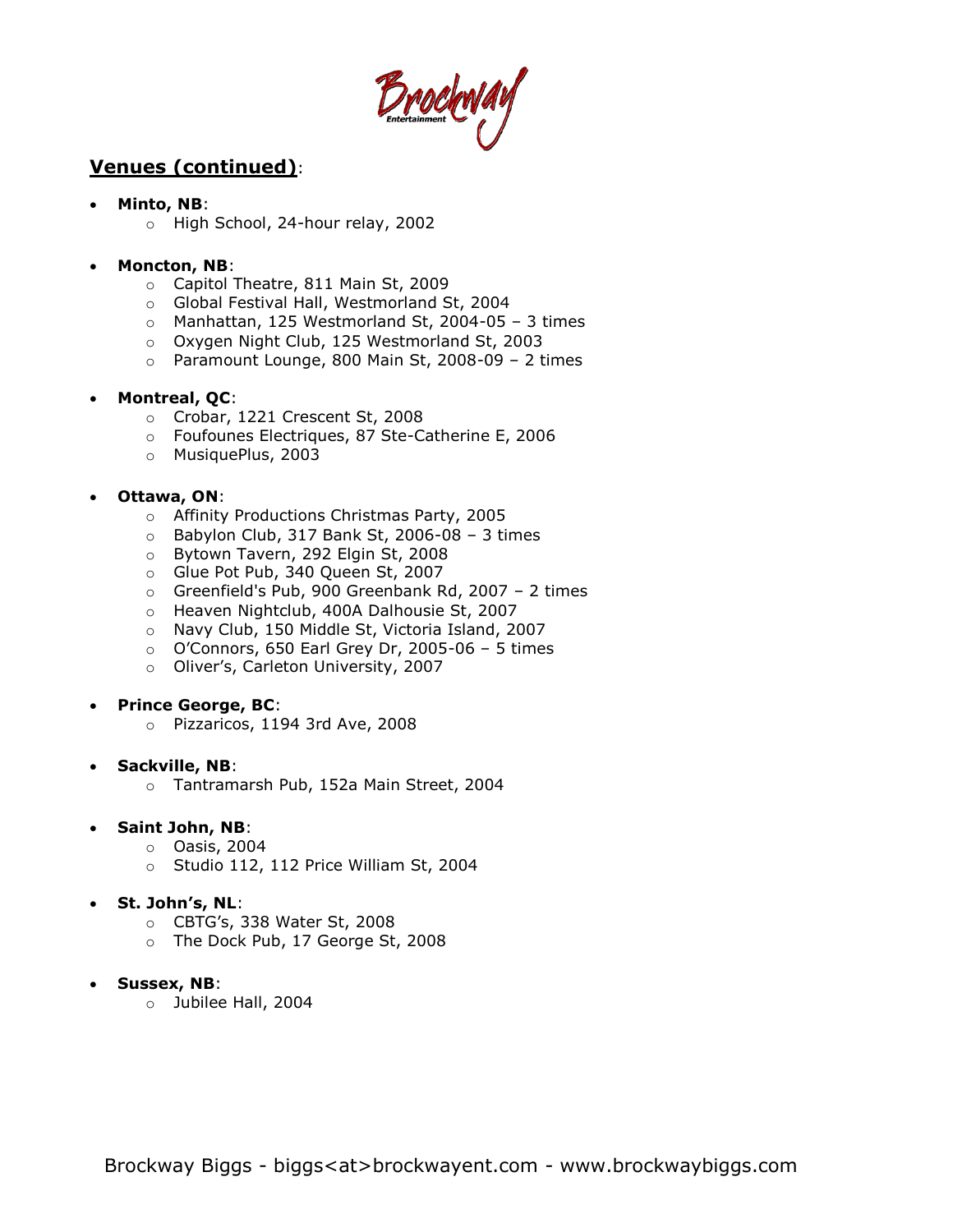Brockway

# **Venues (continued)**:

## **Sydney, NS**:

- $\circ$  Bunkers Bar, 233 Esplanade St, 2003 + 08/09 3 times
- o Dooleys, 2005
- o Maple Leaf Lounge, 272 Charlotte St, 2004
- o Steelworkers Hall, 2003
- o The Pit Lounge, University of Cape Breton, 2010

#### **Thunder Bay, ON**:

o The Addy 227 Club, 227 Simpson St, 2008

#### **Toronto, ON**:

- o Holy Joe's, 651 Queen St. West, 2006
- o Mitzi's Sister, 1554 Queen St West, 2008
- o Rear View Mirror, 193 1/2 Baldwin St, 2010
- o Rivoli, 334 Queen St. W, 2008
- o Schuyler Lounge, Bathurst, 2009
- o The Drake, 1150 Queen St West, 2006

#### **Vancouver, BC**:

o Shine Nightclub, 364 Water St, 2007

#### **Windsor, ON**:

o Scores Sports Bar, 943 Ottawa St, 2008

#### **Winnipeg, MB**:

- o Music Trader, 97 Osborne St, 2008
- o The Royal Albert, 48 Albert St, 2008